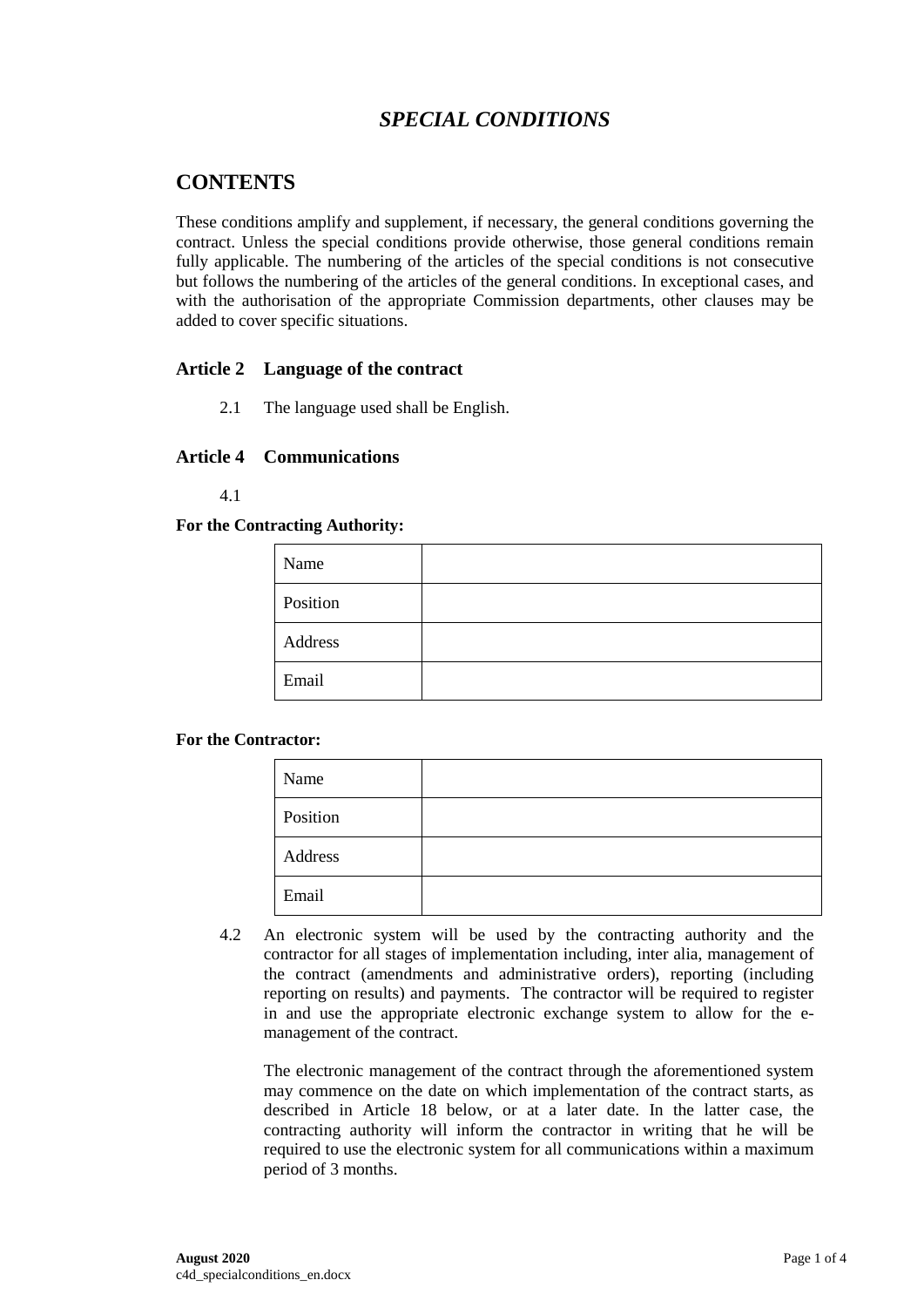#### **Article 9 General obligations**

9.9 The Contractor must undertake all necessary activities to comply with its obligation towards visibility. These activities must comply with the rules laid down in the Communication and Visibility Manual for EU External Actions published by the European Commission. He must ensure that all documents like reporting, correspondence, request for payments, individual contracts with the employees etc., produced by the contractor or the related works contractor, are made using the standard forms with visibility elements as presented in the Visibility Manual[.https://ec.europa.eu/europeaid/funding/communication-and-visibility-manual](https://ec.europa.eu/europeaid/funding/communication-and-visibility-manual-eu-external-actions_en)[eu-external-actions\\_en](https://ec.europa.eu/europeaid/funding/communication-and-visibility-manual-eu-external-actions_en)

# **Article 10 Origin**

10.1 All goods purchased must originate from an eligible source country as defined in the instrument financing this action. For these purposes, 'origin' means the place where the goods are mined, grown, produced or manufactured. The origin of the goods must be determined according to the EU Customs Code or to the relevant international agreement applicable.

#### **Article 11 Performance guarantee**

11.1 The amount of the performance guarantee shall be 10 % of the total contract price, including any amounts stipulated in addenda to the contract.

#### **Article 12 Liabilities and insurance**

- 12.1a) The Contractor shall insure the goods for their replacement value (110%) during delivery and commissioning. The insurance policy shall cover the risks during shipping and handling, storage, local transport, installation, covering losses due to traffic accidents, transport damage, theft, improper handling, fire, water, lightning, and professional malpractice, from the time of shipment (ex factory/warehouse) until the issuance of the Provisional Acceptance Certificate.
- 12.2b) The supplies shall be covered by the "all risk" insurance from "warehouse to place of delivery", valid until the provisional acceptance certificate is issued

#### **Article 18 Commencement order**

18.1 The implementation of tasks shall commence on the date of the contract signature.

#### **Article 19Period of implementation of the tasks**

19.1 The period of implementation of tasks is 2 months from the commencement date.

# **Article 26 General principles for payments**

26.1 Payments shall be made in euros

Payments shall be authorised and made by DIRECTORATE GENERAL OF CUSTOMS.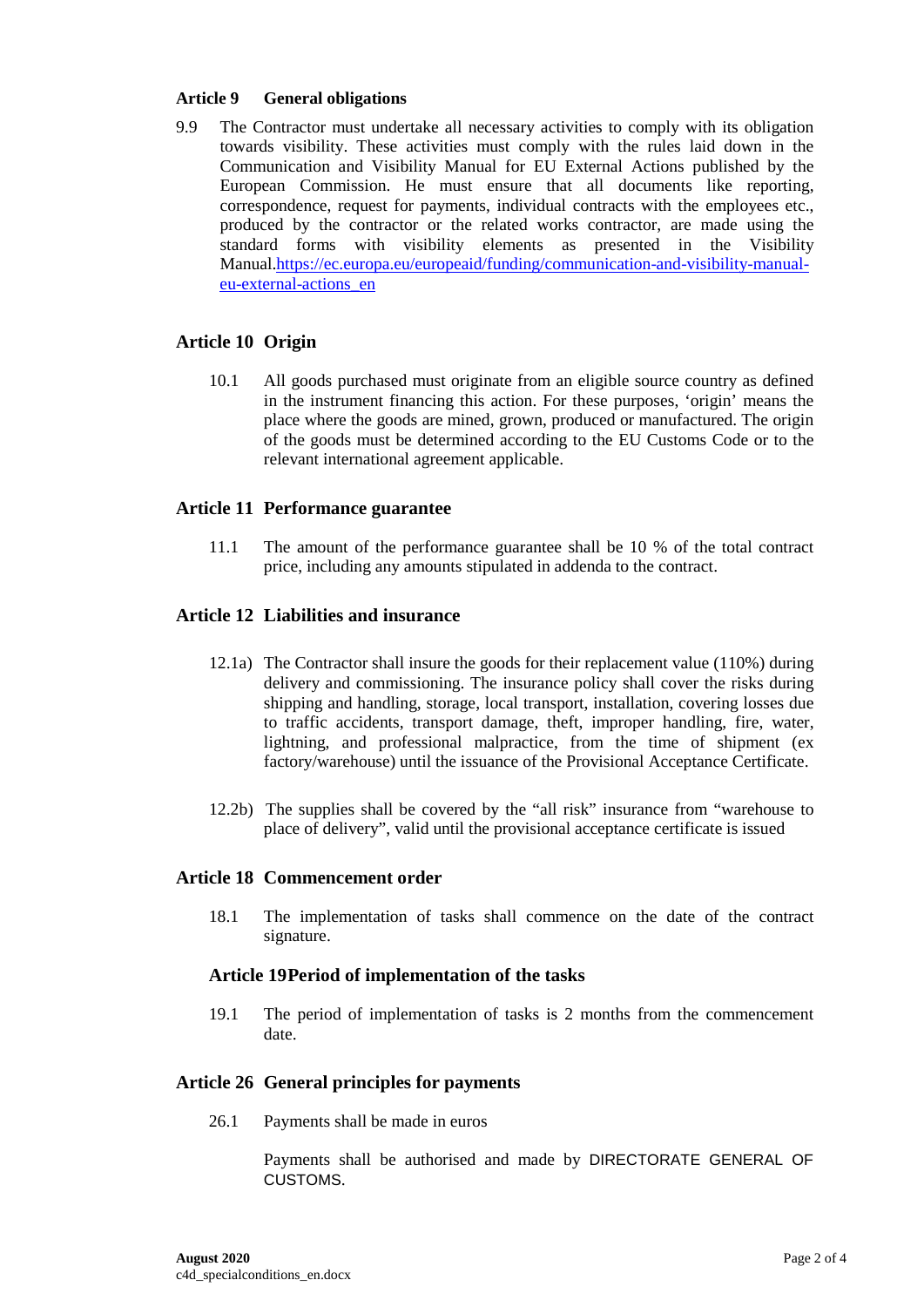- 26.5 In order to obtain payments, the contractor must forward to the authority referred to in paragraph 26.1 above:
	- a) For the 40% of the total contract price after signing of the contract against the provision of the submission of pre-financing guarantee for the same amount.
	- b) For the 60 % balance the invoice(s) together with the request for provisional acceptance of the supplies.

#### **Article 28 Delayed payments**

28.2 By derogation from Article 28.2 of the general conditions, once the deadline laid down in Article 26.3 has expired, the contractor shall, upon demand, be entitled to late-payment interest at the rate and for the period mentioned in the general conditions. The demand must be submitted within two months of receiving late payment.

#### **Article 29 Delivery**

29.3 Each package must be labelled with the logo of European Union and indicate the programme under which it is financed and title of the project. Each item must be labelled with a non-removable sticker bearing EU logo.

The packaging shall become the property of the recipient subject to environmental considerations.

- 29.5/6/7 Each delivery must be accompanied by the following documents:
	- − Insurance certificate;
	- − Packing list;
	- − Invoice;
	- − Warranty certificate (including claims procedures);
	- − Certificate of origin; The Certificate of Origin must clearly identify the goods it refers to (e.g. by listing the serial numbers or indicating the number of the Freight Note/Packing List where the goods are described and identified).

#### **Article 31 Provisional acceptance**

The certificate of provisional acceptance must be issued using the template in Annex C11.

# **Article 32 Warranty obligations**

32.7 The warranty must remain valid for maximum one year after provisional acceptance.

A commercial warranty has to be provided for the items for the duration as specified in Annex 1 of the Technical Specifications.

#### **Article 40 Settlement of disputes**

40.4 Any disputes arising out of or relating to this contract which cannot be settled otherwise shall be referred to the exclusive jurisdiction of the courts of Albania in accordance with the national legislation of the state of the contracting authority.